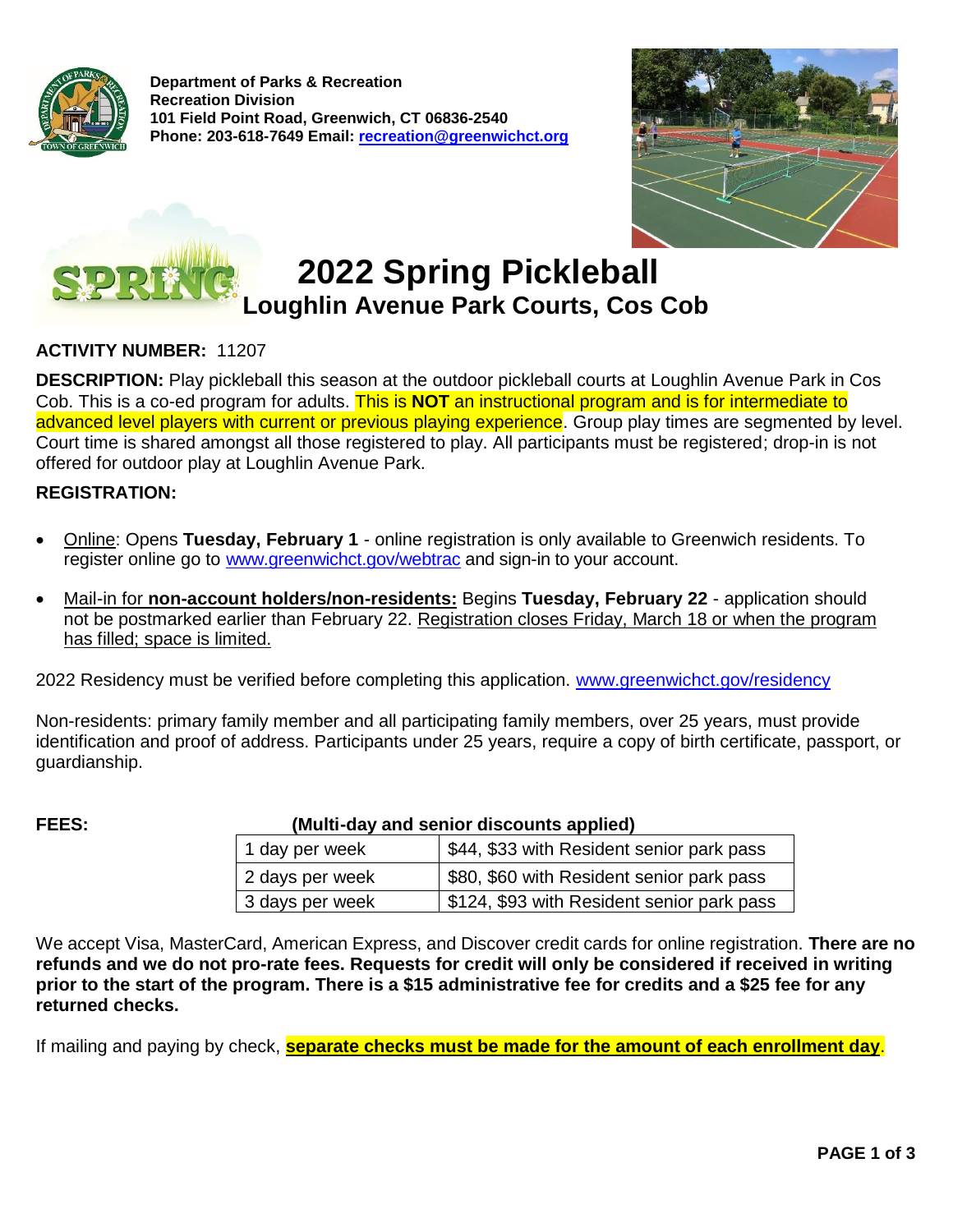

**Department of Parks & Recreation Recreation Division 101 Field Point Road, Greenwich, CT 06836-2540 Phone: 203-618-7649 - Fax: 203-622-6494**<br>
Phone: 203-618-7649 - Fax: 203-622-6494<br>
Email: recreation@greenwichct.org<br>
LOCATION: Loughlin Avenue Park, Cos Cob,

#### **LOCATION:**

Loughlin Avenue Park, Cos Cob, CT 06807

| <b>SECTION</b><br><b>NUMBER</b> | <b>DAY/TIME</b>                   | <b>DATES</b>                                       |
|---------------------------------|-----------------------------------|----------------------------------------------------|
| P1 - Advanced                   | Mondays: 10 a.m. - 11:30 a.m.     | April: 11, 18, 25, May: 2, 9, 16, 23, June: 6, 13  |
| P4 - Intermediate               | Mondays: $11:30$ a.m. $-1$ p.m.   | and 20. No PB May 30; Rain date June 27.           |
| P <sub>2</sub> – Advanced       | Thursdays: 10 a.m. - 11:30 a.m.   | April: 14, 21, 28, May: 5, 12, 19, 26, June: 2, 9  |
| P5 - Intermediate               | Thursdays: $11:30$ a.m. $-1$ p.m. | and 16. Rain date June 23.                         |
| $P3 - Advanced$                 | Saturdays: 10 a.m. - 11:30 a.m.   | April: 16, 23, 30, May: 7, 14, 21, 28, June: 4, 11 |
| P6 - Intermediate               | Saturdays: 11:30 a.m. - 1 p.m.    | and 18. Rain date June 25.                         |

# Indicate preference: days of week and time to play: **CANNOT** PARTICIPATE IN BOTH INTERM. & ADV. LEVELS

| Day                      | Time                   | Place check in box below to select |
|--------------------------|------------------------|------------------------------------|
| Mondays - Advanced       | 10 a.m. $-$ 11:30 a.m. |                                    |
| Mondays - Intermediate   | 11:30 a.m. $-$ 1 p.m.  |                                    |
| Thursdays - Advanced     | 10 a.m. $-$ 11:30 a.m. |                                    |
| Thursdays - Intermediate | 11:30 a.m. $-$ 1 p.m.  |                                    |
| Saturdays - Advanced     | 10 a.m. $-$ 11:30 a.m. |                                    |
| Saturdays - Intermediate | 11:30 a.m. $-$ 1 p.m.  |                                    |

### NOTES:

- COVID 19 safety policies will be in effect as necessary and are subject to change.
- Players must wear sneakers while on the courts.
- Nets and balls are provided. Players must bring their own racquet.
- Weather and program updates will be available on our Recreation Sports website at: [www.teamsideline.com/greenwichct.](http://www.teamsideline.com/greenwichct) In addition, you can call the weather hotline at 203-861-6100.
- Make checks payable to: **Town of Greenwich**.
- If mailing and paying by check, **separate checks must be made for the amount of each enrollment day**.
- Send completed application with full payment to:

 Spring Pickleball Department of Parks and Recreation P.O. Box 2540 Greenwich, CT 06836-2540